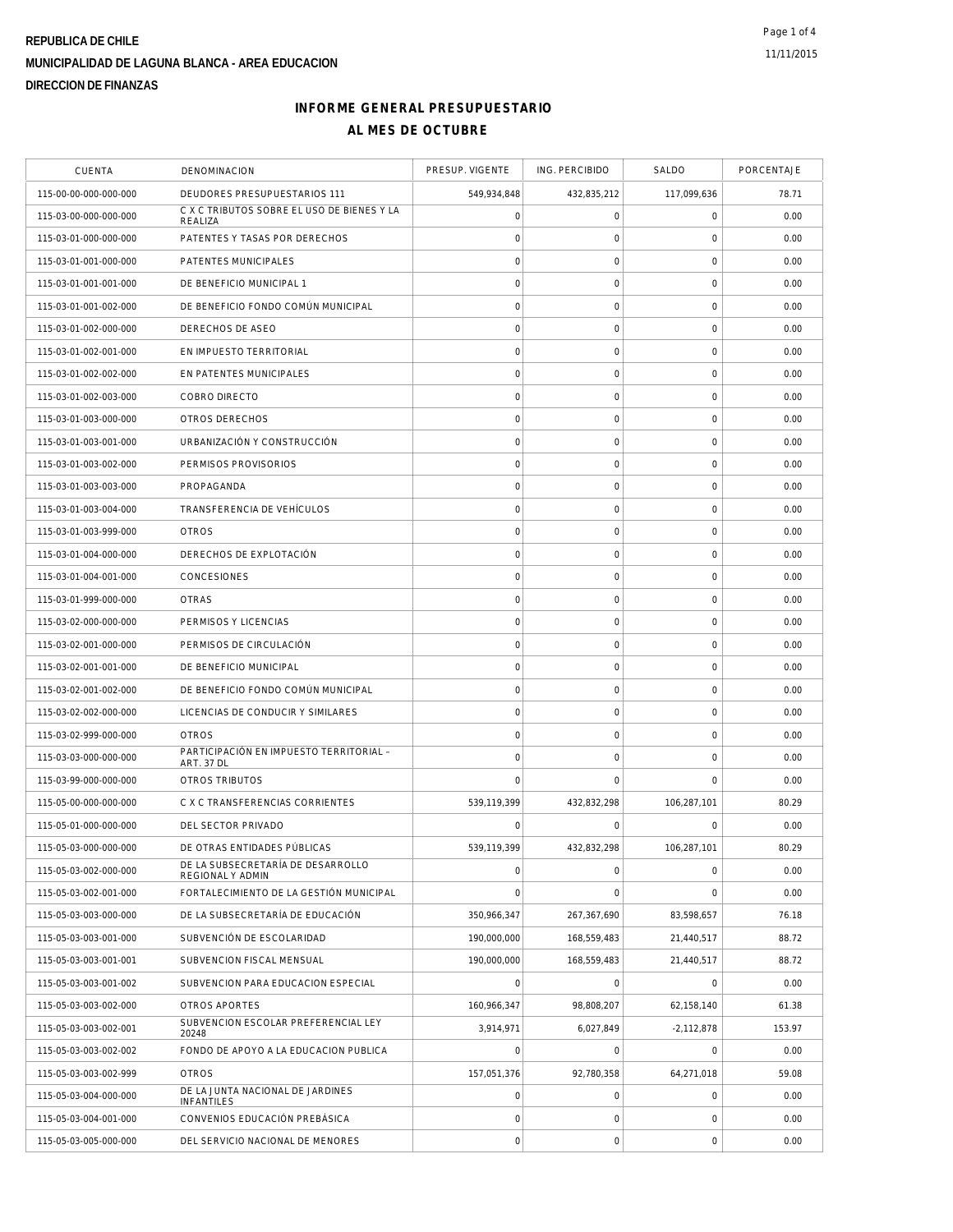# **INFORME GENERAL PRESUPUESTARIO AL MES DE OCTUBRE**

| <b>CUENTA</b>         | DENOMINACION                                                 | PRESUP. VIGENTE     | ING. PERCIBIDO      | SALDO               | PORCENTAJE |
|-----------------------|--------------------------------------------------------------|---------------------|---------------------|---------------------|------------|
| 115-05-03-005-001-000 | SUBVENCIÓN MENORES EN SITUACIÓN<br><b>IRREGULAR</b>          | 0                   | 0                   | 0                   | 0.00       |
| 115-05-03-006-000-000 | DEL SERVICIO DE SALUD                                        | $\mathsf{O}\xspace$ | $\mathsf O$         | $\mathbf 0$         | 0.00       |
| 115-05-03-006-001-000 | ATENCIÓN PRIMARIA LEY Nº 19.378 ART. 49                      | $\mathbf 0$         | $\mathbf 0$         | $\mathbf 0$         | 0.00       |
| 115-05-03-006-002-000 | APORTES AFECTADOS                                            | $\mathbf 0$         | $\mathbf 0$         | $\mathbf 0$         | 0.00       |
| 115-05-03-007-000-000 | DEL TESORO PUBLICO                                           | 1,395,490           | 10,550,906          | $-9,155,416$        | 756.07     |
| 115-05-03-007-004-000 | BONIFICACION ADICIONAL LEY DE INCENTIVO<br>AI RETIRO         | $\mathbf 0$         | 0                   | $\mathbf 0$         | 0.00       |
| 115-05-03-007-999-000 | OTRAS TRANSFERENCIAS CORRIENTES DEL<br><b>TESORO PUBLICO</b> | 1,395,490           | 10,550,906          | $-9,155,416$        | 756.07     |
| 115-05-03-099-000-000 | DE OTRAS ENTIDADES PÚBLICAS                                  | 13.523.543          | 0                   | 13.523.543          | 0.00       |
| 115-05-03-100-000-000 | DE OTRAS MUNICIPALIDADES                                     | $\mathbf 0$         | $\mathbf 0$         | $\mathbf 0$         | 0.00       |
| 115-05-03-101-000-000 | DE LA MUNICIPALIDAD A SERVICIOS<br>INCORPORADOS A SU         | 173,234,019         | 154,913,702         | 18,320,317          | 89.42      |
| 115-06-00-000-000-000 | C X C RENTAS DE LA PROPIEDAD                                 | $\mathbf 0$         | 0                   | $\mathbf 0$         | 0.00       |
| 115-06-01-000-000-000 | ARRIENDO DE ACTIVOS NO FINANCIEROS                           | $\mathbf 0$         | $\mathsf{O}\xspace$ | $\mathbf 0$         | 0.00       |
| 115-06-02-000-000-000 | <b>DIVIDENDOS</b>                                            | $\mathsf{O}\xspace$ | 0                   | 0                   | 0.00       |
| 115-06-03-000-000-000 | <b>INTERESES</b>                                             | $\circ$             | $\mathsf{O}\xspace$ | $\mathbf 0$         | 0.00       |
| 115-06-04-000-000-000 | PARTICIPACIÓN DE UTILIDADES                                  | $\mathbf 0$         | $\mathsf{O}\xspace$ | $\mathbf 0$         | 0.00       |
| 115-06-99-000-000-000 | OTRAS RENTAS DE LA PROPIEDAD                                 | $\mathsf{O}\xspace$ | $\mathsf{O}\xspace$ | $\mathbf 0$         | 0.00       |
| 115-07-00-000-000-000 | C X C INGRESOS DE OPERACIÓN                                  | $\circ$             | $\mathbf 0$         | $\mathbf 0$         | 0.00       |
| 115-07-01-000-000-000 | <b>VENTA DE BIENES</b>                                       | $\circ$             | $\mathsf{O}\xspace$ | $\mathbf 0$         | 0.00       |
| 115-07-02-000-000-000 | <b>VENTA DE SERVICIOS</b>                                    | $\Omega$            | $\Omega$            | $\mathbf 0$         | 0.00       |
| 115-08-00-000-000-000 | C X C OTROS INGRESOS CORRIENTES                              | 200,000             | 2,914               | 197,086             | 1.46       |
| 115-08-01-000-000-000 | RECUPERACIONES Y REEMBOLSOS POR<br>LICENCIAS MÉDICAS         | 200,000             | $\mathsf{O}\xspace$ | 200,000             | 0.00       |
| 115-08-01-001-000-000 | REEMBLOSO ART. 4 LEY 19.345 Y LEY 19.117<br>ART. UNIC        | $\mathbf 0$         | $\mathsf{O}\xspace$ | $\mathbf 0$         | 0.00       |
| 115-08-01-002-000-000 | RECUPERACIONES ART. 12 LEY 18196 Y 19117<br>ART UNICO        | 200,000             | $\mathbf 0$         | 200,000             | 0.00       |
| 115-08-02-000-000-000 | MULTAS Y SANCIONES PECUNIARIAS                               | $\circ$             | $\mathsf{O}\xspace$ | $\mathbf 0$         | 0.00       |
| 115-08-02-001-000-000 | MULTAS - DE BENEFICIO MUNICIPAL                              | 0                   | 0                   | 0                   | 0.00       |
| 115-08-02-002-000-000 | MULTAS ART. 14, Nº 6, LEY Nº 18.695 - DE<br><b>BENEFICIO</b> | $\mathbf 0$         | $\mathsf O$         | $\mathsf{O}\xspace$ | 0.00       |
| 115-08-02-003-000-000 | MULTAS LEY DE ALCOHOLES - DE BENEFICIO<br><b>MUNICIPAL</b>   | $\circ$             | $\mathsf{O}\xspace$ | $\mathbf 0$         | 0.00       |
| 115-08-02-004-000-000 | MULTAS LEY DE ALCOHOLES - DE BENEFICIO<br><b>SERVICIOS D</b> | $\mathbf 0$         | $\mathbf 0$         | $\mathbf 0$         | 0.00       |
| 115-08-02-005-000-000 | REGISTRO DE MULTAS DE TRÁNSITO NO<br>PAGADAS - DE BEN        | $\circ$             | $\mathbf 0$         | $\mathbf 0$         | 0.00       |
| 115-08-02-006-000-000 | REGISTRO DE MULTAS DE TRÁNSITO NO<br>PAGADAS - DE BEN        | $\mathsf{O}\xspace$ | $\mathsf{O}\xspace$ | $\mathbf 0$         | 0.00       |
| 115-08-02-007-000-000 | MULTAS JUZGADO DE POLICÍA LOCAL - DE<br><b>BENEFICIO OTR</b> | $\mathbf 0$         | $\mathsf O$         | $\mathbf 0$         | 0.00       |
| 115-08-02-008-000-000 | <b>INTERESES</b>                                             | $\mathbf 0$         | $\mathbf 0$         | 0                   | 0.00       |
| 115-08-03-000-000-000 | PARTICIPACIÓN DEL FONDO COMÚN MUNICIPAL<br>- ART. 38         | $\circ$             | $\mathsf{O}\xspace$ | $\mathbf 0$         | 0.00       |
| 115-08-03-001-000-000 | PARTICIPACIÓN ANUAL EN EL TRIENIO<br>CORRESPONDIENTE         | $\mathbf 0$         | $\mathbf 0$         | $\mathbf 0$         | 0.00       |
| 115-08-03-002-000-000 | POR MENORES INGRESOS PARA GASTOS DE<br>OPERACIÓN AJUS        | $\circ$             | $\mathbf 0$         | $\mathbf 0$         | 0.00       |
| 115-08-04-000-000-000 | FONDOS DE TERCEROS                                           | $\circ$             | $\mathsf O$         | $\mathbf 0$         | 0.00       |
| 115-08-04-001-000-000 | ARANCEL AL REGISTRO DE MULTAS DE<br>TRÁNSITO NO PAGAD        | $\mathsf{O}\xspace$ | $\mathbf 0$         | 0                   | 0.00       |
| 115-08-04-999-000-000 | OTROS FONDOS DE TERCEROS                                     | $\circ$             | $\mathbf 0$         | $\mathbf 0$         | 0.00       |
| 115-08-99-000-000-000 | <b>OTROS</b>                                                 | $\circ$             | 2,914               | $-2,914$            | 0.00       |
| 115-08-99-001-000-000 | DEVOLUCIONES Y REINTEGROS NO<br>PROVENIENTES DE IMPUE        | $\mathsf{O}\xspace$ | $\mathbf 0$         | $\mathbf 0$         | 0.00       |
| 115-08-99-999-000-000 | <b>OTROS</b>                                                 | $\circ$             | 2,914               | $-2,914$            | 0.00       |
| 115-10-00-000-000-000 | C X C VENTA DE ACTIVOS NO FINANCIEROS                        | $\mathsf{O}\xspace$ | $\mathsf O$         | $\mathbf 0$         | 0.00       |
| 115-10-01-000-000-000 | <b>TERRENOS</b>                                              | $\mathbf 0$         | $\boldsymbol{0}$    | $\mathsf{O}\xspace$ | 0.00       |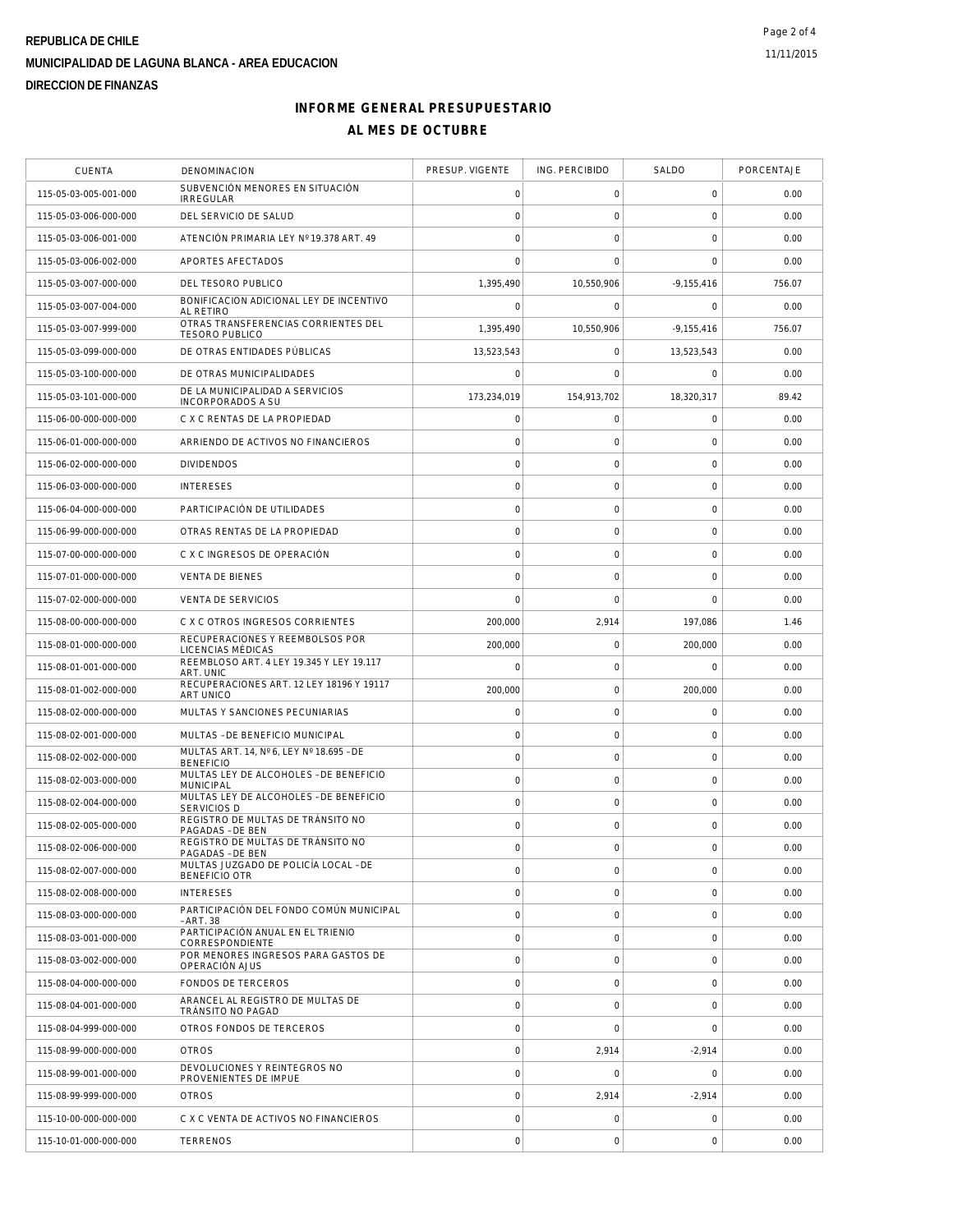## **INFORME GENERAL PRESUPUESTARIO AL MES DE OCTUBRE**

| <b>CUENTA</b>         | DENOMINACION                                          | PRESUP. VIGENTE     | ING. PERCIBIDO      | SALDO               | PORCENTAJE |
|-----------------------|-------------------------------------------------------|---------------------|---------------------|---------------------|------------|
| 115-10-02-000-000-000 | <b>EDIFICIOS</b>                                      | 0                   | 0                   | 0                   | 0.00       |
| 115-10-03-000-000-000 | <b>VEHÍCULOS</b>                                      | $\mathbf 0$         | $\mathsf O$         | $\mathbf 0$         | 0.00       |
| 115-10-04-000-000-000 | MOBILIARIO Y OTROS                                    | $\mathbf 0$         | $\mathsf{O}\xspace$ | $\mathbf 0$         | 0.00       |
| 115-10-05-000-000-000 | MÁQUINAS Y EQUIPOS                                    | $\mathsf{O}\xspace$ | $\mathsf O$         | 0                   | 0.00       |
| 115-10-06-000-000-000 | EQUIPOS INFORMÁTICOS                                  | $\mathbf 0$         | $\mathsf O$         | $\mathsf{O}\xspace$ | 0.00       |
| 115-10-07-000-000-000 | PROGRAMAS INFORMÁTICOS                                | $\mathbf 0$         | $\mathsf O$         | $\mathbf 0$         | 0.00       |
| 115-10-99-000-000-000 | OTROS ACTIVOS NO FINANCIEROS                          | $\mathsf{O}\xspace$ | $\mathsf{O}\xspace$ | $\mathbf 0$         | 0.00       |
| 115-11-00-000-000-000 | C X C VENTAS DE ACTIVOS FINANCIEROS                   | $\mathbf 0$         | $\mathsf{O}\xspace$ | $\mathbf 0$         | 0.00       |
| 115-11-01-000-000-000 | VENTA O RESCATE DE TÍTULOS Y VALORES                  | $\mathbf 0$         | $\mathsf{O}\xspace$ | $\mathbf 0$         | 0.00       |
| 115-11-01-001-000-000 | DEPÓSITOS A PLAZO                                     | $\mathbf 0$         | $\mathsf O$         | $\mathsf{O}\xspace$ | 0.00       |
| 115-11-01-003-000-000 | CUOTAS DE FONDOS MUTUOS                               | $\circ$             | 0                   | 0                   | 0.00       |
| 115-11-01-005-000-000 | LETRAS HIPOTECARIAS                                   | $\circ$             | $\mathsf{O}\xspace$ | $\mathsf{O}\xspace$ | 0.00       |
| 115-11-01-999-000-000 | <b>OTROS</b>                                          | $\mathsf{O}\xspace$ | 0                   | $\mathsf{O}\xspace$ | 0.00       |
| 115-11-02-000-000-000 | VENTA DE ACCIONES Y PARTICIPACIONES DE<br>CAPITAL     | $\mathbf 0$         | $\mathsf O$         | $\mathbf 0$         | 0.00       |
| 115-11-99-000-000-000 | OTROS ACTIVOS FINANCIEROS                             | $\circ$             | $\mathsf{O}\xspace$ | $\mathbf 0$         | 0.00       |
| 115-12-00-000-000-000 | C X C RECUPERACIÓN DE PRÉSTAMOS                       | $\mathsf{O}\xspace$ | $\mathsf O$         | 0                   | 0.00       |
| 115-12-02-000-000-000 | <b>HIPOTECARIOS</b>                                   | $\mathbf 0$         | $\mathsf{O}\xspace$ | $\mathbf 0$         | 0.00       |
| 115-12-06-000-000-000 | POR ANTICIPOS A CONTRATISTAS                          | $\mathbf 0$         | $\mathsf{O}\xspace$ | $\mathsf{O}\xspace$ | 0.00       |
| 115-12-07-000-000-000 | POR ANTICIPOS POR CAMBIO DE RESIDENCIA                | $\mathsf{O}\xspace$ | $\mathsf{O}\xspace$ | $\mathsf{O}\xspace$ | 0.00       |
| 115-12-09-000-000-000 | POR VENTAS A PLAZO                                    | $\circ$             | $\mathsf{O}\xspace$ | $\mathbf 0$         | 0.00       |
| 115-12-10-000-000-000 | INGRESOS POR PERCIBIR                                 | $\mathbf 0$         | $\mathsf O$         | $\mathbf 0$         | 0.00       |
| 115-13-00-000-000-000 | C X C TRANSFERENCIAS PARA GASTOS DE<br>CAPITAL        | $\mathbf 0$         | $\mathsf O$         | $\mathsf{O}\xspace$ | 0.00       |
| 115-13-01-000-000-000 | DEL SECTOR PRIVADO                                    | $\circ$             | $\mathsf O$         | 0                   | 0.00       |
| 115-13-01-001-000-000 | DE LA COMUNIDAD - PROGRAMA PAVIMENTOS<br>PARTICIPATIV | $\circ$             | $\mathsf{O}\xspace$ | $\mathbf 0$         | 0.00       |
| 115-13-01-999-000-000 | <b>OTRAS</b>                                          | $\mathbf 0$         | $\mathsf{O}\xspace$ | $\mathsf{O}\xspace$ | 0.00       |
| 115-13-03-000-000-000 | DE OTRAS ENTIDADES PÚBLICAS                           | $\mathbf 0$         | $\mathsf O$         | $\mathbf 0$         | 0.00       |
| 115-13-03-002-000-000 | DE LA SUBSECRETARÍA DE DESARROLLO<br>REGIONAL Y ADMIN | $\mathbf 0$         | $\mathsf O$         | $\mathbf 0$         | 0.00       |
| 115-13-03-002-001-000 | PROGRAMA MEJORAMIENTO URBANO Y<br>EQUIPAMIENTO COMUNA | $\mathsf{O}\xspace$ | $\mathsf O$         | 0                   | 0.00       |
| 115-13-03-002-002-000 | PROGRAMA MEJORAMIENTO DE BARRIOS                      | $\mathbf 0$         | $\mathsf{O}\xspace$ | 0                   | 0.00       |
| 115-13-03-004-000-000 | DE LA SUBSECRETARÍA DE EDUCACIÓN                      | $\mathbf 0$         | $\mathbf 0$         | $\mathbf 0$         | 0.00       |
| 115-13-03-004-001-000 | OTROS APORTES                                         | $\mathsf{O}\xspace$ | $\boldsymbol{0}$    | $\mathsf{O}\xspace$ | 0.00       |
| 115-13-03-005-000-000 | DEL TESORO PÚBLICO                                    | $\circ$             | $\mathbf 0$         | $\mathbf 0$         | 0.00       |
| 115-13-03-005-001-000 | PATENTES MINERAS LEY N° 19.143                        | $\mathbf 0$         | $\mathsf O$         | $\mathbf 0$         | 0.00       |
| 115-13-03-099-000-000 | DE OTRAS ENTIDADES PÚBLICAS                           | $\mathsf{O}\xspace$ | $\mathsf O$         | $\mathsf 0$         | 0.00       |
| 115-14-00-000-000-000 | ENDEUDAMIENTO                                         | $\mathsf{O}\xspace$ | 0                   | $\mathsf 0$         | 0.00       |
| 115-14-01-000-000-000 | ENDEUDAMIENTO INTERNO                                 | $\mathbf 0$         | $\mathsf{O}\xspace$ | $\mathsf{O}\xspace$ | 0.00       |
| 115-14-01-002-000-000 | EMPRÉSTITOS                                           | $\mathbf 0$         | $\mathsf O$         | $\mathbf 0$         | 0.00       |
| 115-14-01-003-000-000 | CRÉDITOS DE PROVEEDORES                               | $\mathbf 0$         | $\mathsf O$         | $\mathbf 0$         | 0.00       |
| 115-15-00-000-000-000 | SALDO INICIAL DE CAJA                                 | 10,615,449          | $\mathsf{O}\xspace$ | 10,615,449          | 0.00       |